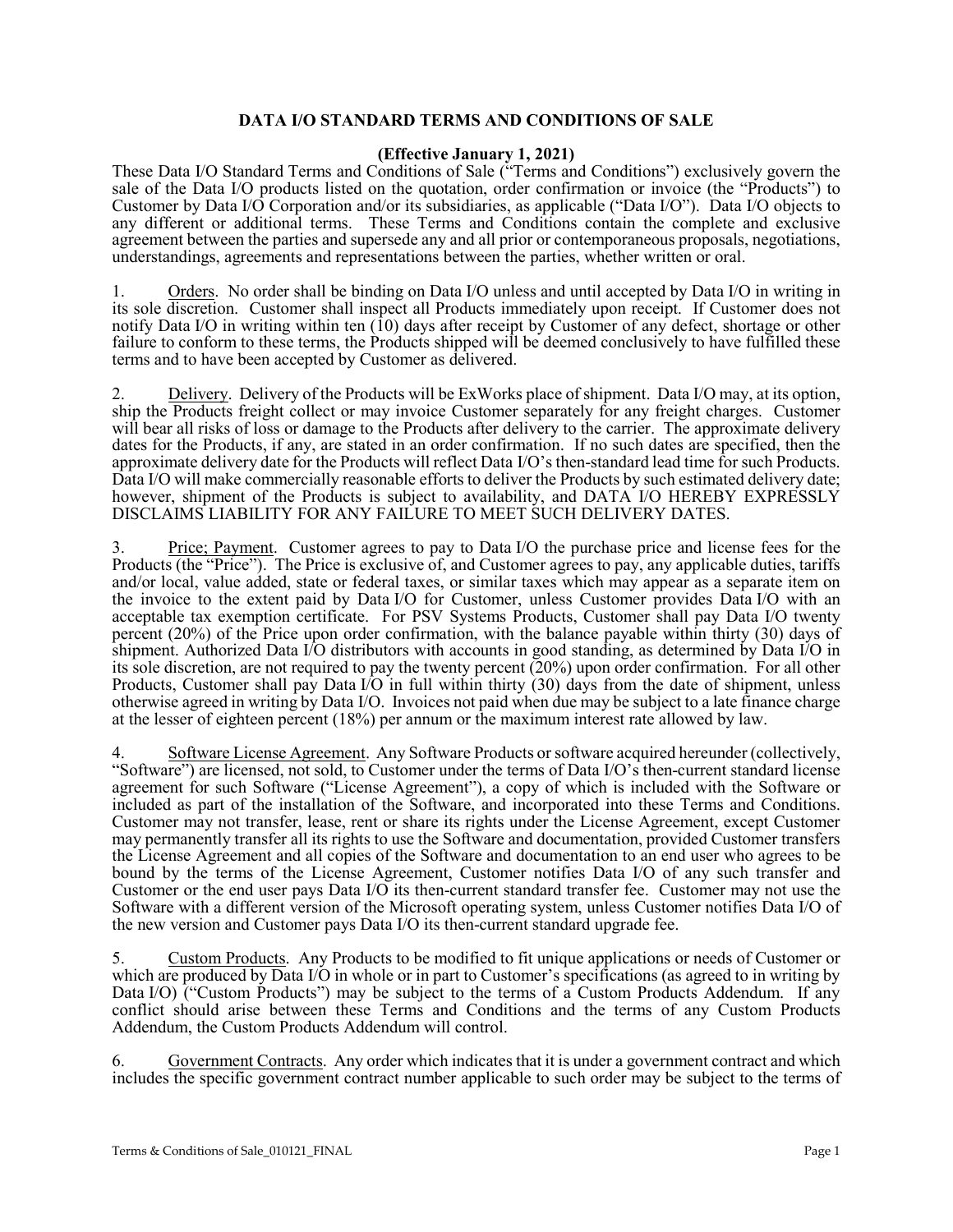a Government Contracts Addendum. If any conflict should arise between these Terms and Conditions and the terms of a Government Contracts Addendum, the Government Contracts Addendum will control.

7. Limited Warranty. Products will be new unless otherwise stated. Customer assumes responsibility for the selection of the Products to achieve Customer's intended results, and for the use of the results obtained from the Products, and for the use of the results obtained from any items not supplied by Data I/O such as third party supplied sockets. Any algorithms or adapters provided or sold by Data I/O to Customer must first be tested and verified by Customer for use in Customer's application prior to use in a production environment. DATA I/O DOES NOT WARRANT THAT THE PRODUCTS WILL MEET CUSTOMER'S REQUIREMENTS OR THAT OPERATION OF THE PRODUCTS WILL BE UNINTERRUPTED OR ERROR FREE. **ANY BETA SOFTWARE IS PROVIDED WITHOUT ANY WARRANTIES OF ANY KIND, AND THE ENTIRE RISK OF USING BETA SOFTWARE REMAINS WITH CUSTOMER.**

SUBJECT TO THE LIMITATIONS SET FORTH BELOW AND IN SECTION TWELVE (12) (WITH RESPECT TO EXPORTED PRODUCTS), and provided that Customer at all times remains in compliance with these Terms and Conditions, Data I/O warrants to Customer as follows: (a) Hardware - For one (1) year from delivery all standard hardware Products manufactured by Data I/O will be free from material defects in material and workmanship; (b) Software - For one (1) year from delivery, all standard Software Products and all standard software developed by Data I/O will be capable of substantially performing the functions described in the standard Data I/O user manual or documentation provided with the Software Products or software; (c) Repairs - All hardware repairs made by Data I/O will be free from material defects in material and workmanship for ninety (90) days from the date such repairs are made; and (d) Custom Products - For ninety (90) days from delivery, all Custom Products will be capable of performing substantially in accordance with the applicable specifications accepted in writing by Data I/O. The foregoing warranty shall be void if the Products are not properly installed, serviced, tested, verified, used and maintained or if the Products have been damaged or modified after delivery.

AS DATA I/O'S SOLE AND EXCLUSIVE LIABILITY, AND AS CUSTOMER'S SOLE AND EXCLUSIVE REMEDY, for any breach of warranty, Data I/O shall, at its option, either replace or repair the defective part or parts of the Product or refund the purchase price for such part or parts after return of such Product by Buyer to Data I/O. Customer must first obtain a return authorization number from Data I/O. Any Products returned to Data I/O without a return authorization number will be returned to Customer freight collect. All warranty repair work shall be performed at a Data I/O facility designated by Data I/O. Shipment to Data I/O's facility shall be borne by or for the account of Buyer. Shipment from Data I/O's facility shall be paid by Data I/O.

To the extent permitted by the manufacturers of any third party products resold or sublicensed by Data I/O, Customer shall be the beneficiary of the manufacturers' warranties, if any, SUBJECT TO THE LIMITATIONS STATED THEREIN. Copies of such manufacturers' warranties are available to Customer upon request. DATA I/O MAKES NO WARRANTY WITH RESPECT TO SUCH PRODUCTS.

THE FOREGOING WARRANTY AND THE THIRD PARTY WARRANTIES, IF ANY, ARE IN LIEU OF ALL OTHER WARRANTIES, EXPRESSED, IMPLIED OR ARISING UNDER LAW, INCLUDING, BUT NOT LIMITED TO, THE IMPLIED WARRANTIES OF MERCHANTABILITY, NON-<br>INFRINGEMENT AND FITNESS FOR A PARTICULAR PURPOSE.

8. Limitation of Liability. NEITHER DATA I/O NOR ITS SUPPLIERS SHALL UNDER ANY CIRCUMSTANCES BE LIABLE FOR ANY THIRD PARTY CLAIMS OR FOR ANY INCIDENTAL, CONSEQUENTIAL, INDIRECT OR SPECIAL DAMAGES, INCLUDING WITHOUT LIMITATION, LOSS OF USE, LOSS OR ALTERATION OF DATA, DELAYS, OR LOST PROFITS OR SAVINGS, ARISING OUT OF ANY BREACH OF WARRANTY OR THE PERFORMANCE OR BREACH OF THESE TERMS AND CONDITIONS OR THE USE OR INABILITY TO USE THE PRODUCTS, OR ANY PORTION OF THE PRODUCTS, EVEN IF ADVISED OF THE POSSIBILITY OF SUCH DAMAGES AND EVEN IF THE LIMITED REMEDY CONTAINED IN SECTION SEVEN (7) IS FOUND TO FAIL OF ITS ESSENTIAL PURPOSE. IN NO EVENT SHALL DATA I/O'S OR ITS SUPPLIER'S LIABILITY (WHETHER FOR NEGLIGENCE OR OTHER TORT, IN CONTRACT OR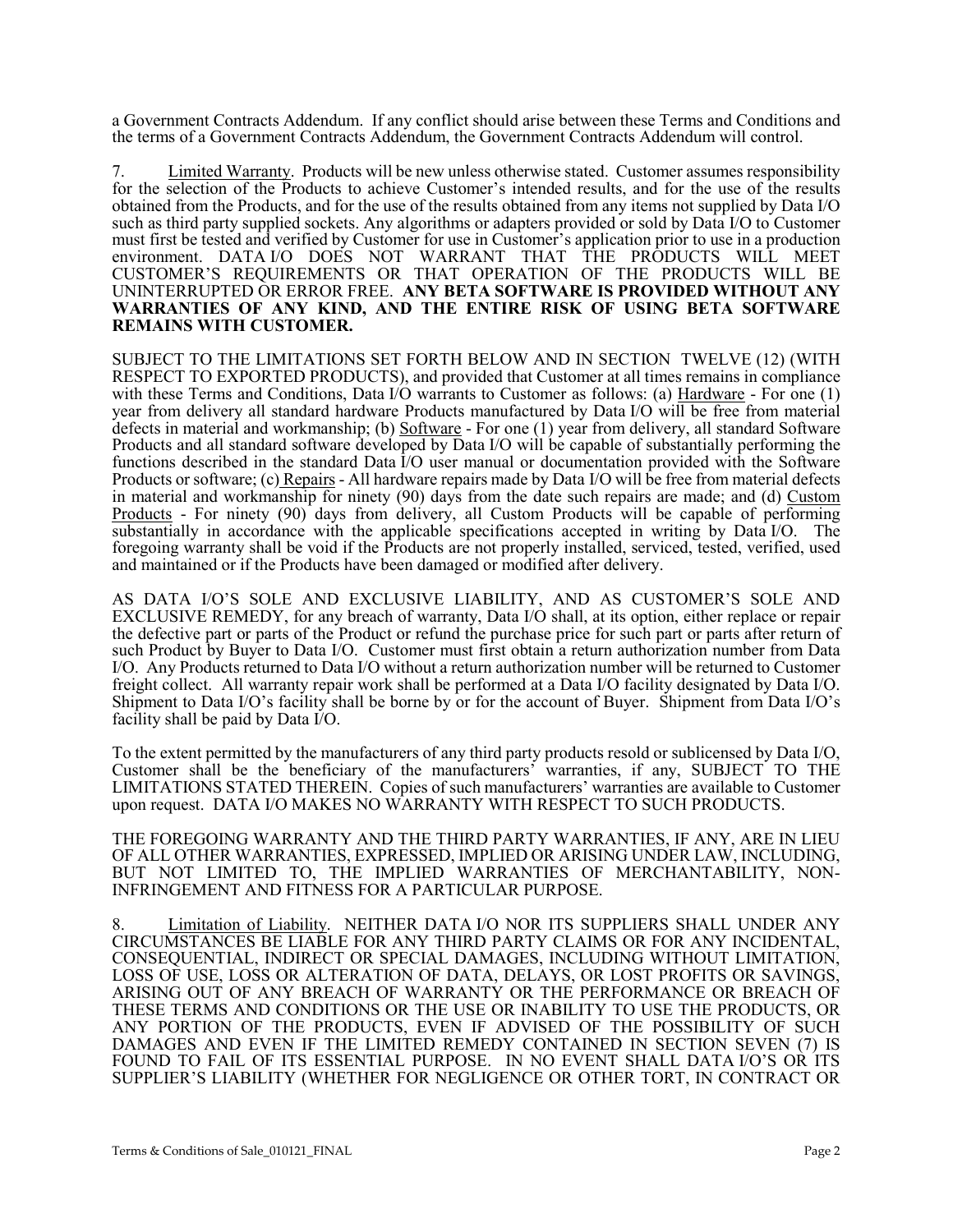## OTHERWISE) EXCEED THE PRICE PAID TO DATA I/O BY CUSTOMER UNDER THESE TERMS AND CONDITIONS.

## 9. Changes and Delays; Cancellations.

(a) Changes and Delays - If a change requested by Customer and/or a delay in Customer's requested delivery schedule, through no fault of Data I/O, causes a net increase in Data I/O's cost of performing this Agreement or in the time required for performance, an adjustment in Data I/O's price and/or the time of performance shall be made on an equitable basis utilizing Data I/O's normal rates, unit prices, and periods of performance.

(b) Cancellations - Prior to shipment, Customer may cancel certain orders subject to the applicable cancellation fee. No orders may be cancelled once the Products have shipped from Data I/O. Orders for Non-Recurring Engineering ("NRE"), Custom Software, SentriX® device support and SentriX® adapters are non-cancellable. The following fee schedule shall apply to cancellation of any orders:

| <b>Type of Order</b>         | <b>Time Period</b>                                 | <b>Cancellation Fee</b> |
|------------------------------|----------------------------------------------------|-------------------------|
| Standard Products, including | After order confirmation and prior to 20% of Price |                         |
| device support and           | shipment                                           |                         |
| standard/HIC/MIC adapters    |                                                    |                         |
| <b>PSV Systems Products</b>  | After order confirmation and prior to 30% of Price |                         |
|                              | shipment                                           |                         |

10. Design Changes. Data I/O reserves the right to make changes in the design of its standard Products at any time without incurring any obligation to make equivalent changes in Products previously manufactured or shipped.

11. Indemnification. (a) Customer shall defend, indemnify and hold Data I/O, and its employees, agents, owners, affiliates and customers, harmless from and against all claims, damages, liabilities, losses and costs (including without limitation, reasonable attorneys' fees) arising from or based upon (i) the use, sale or manufacture, by Data I/O, Customer or any third party, of any portion of the Products produced, in whole or in part, to Customer's specifications or (ii) the use of any sockets or other items not supplied by Data I/O such as sockets purchased or supplied by third parties. (b) Except for Customer's indemnification obligations stated above, Data I/O will indemnify Customer for any direct damages and costs finally awarded against Customer on the grounds that the Products manufactured by Data I/O, in the form delivered by Data I/O, infringe any United States patent or copyright, provided that Customer notifies Data I/O in writing of any such claim within ten (10) days after learning thereof and that Customer fully cooperates with Data I/O and gives Data I/O full control over the defense and settlement of the claim. If any such claim is brought or appears to Data I/O to be likely to be brought, Data I/O may, at its option, replace or modify the Products to make them non-infringing or refund to Customer, upon the return thereof to Data I/O, the Price paid for Products at issue, less a deduction of twenty percent (20%) of the Price for each full year which has passed since the date of delivery. Customer shall discontinue all use of any portion of the Products that has been replaced or modified or for which the Price has been refunded. THE FOREGOING REPRESENTS DATA I/O'S SOLE RESPONSIBILITY, AND CUSTOMER'S SOLE AND EXCLUSIVE REMEDY, FOR ANY INFRINGEMENTS OF ANY PROPRIETARY RIGHTS AND IS SUBJECT TO THE LIMITATIONS UPON DATA I/O'S LIABILITY SET FORTH IN SECTION EIGHT $(8)$ .

12. Export of Products. The export of any Products or other items acquired hereunder is subject to compliance with the export control laws of the United States and other jurisdictions. Customer represents and warrants that it is not subject to any order suspending, revoking or denying its export privileges and that any export of any Products or other items acquired from Data I/O will be in full compliance with all applicable United States and foreign laws, regulations and orders. Customer shall defend, indemnify and hold Data I/O, and its agents and owners, harmless from and against any and all losses, costs, penalties, liabilities, obligations, claims, duties, tariffs, demands or expenses (including without limitation, reasonable attorneys' fees) of any kind arising out of or occasioned by any export of the Products ordered hereunder. ALL WARRANTY SERVICE, UPDATING AND SUPPORT COMMITMENTS (IF ANY) MADE UNDER THIS OR ANY SEPARATE AGREEMENT ARE PREMISED ON THE USE IN THE UNITED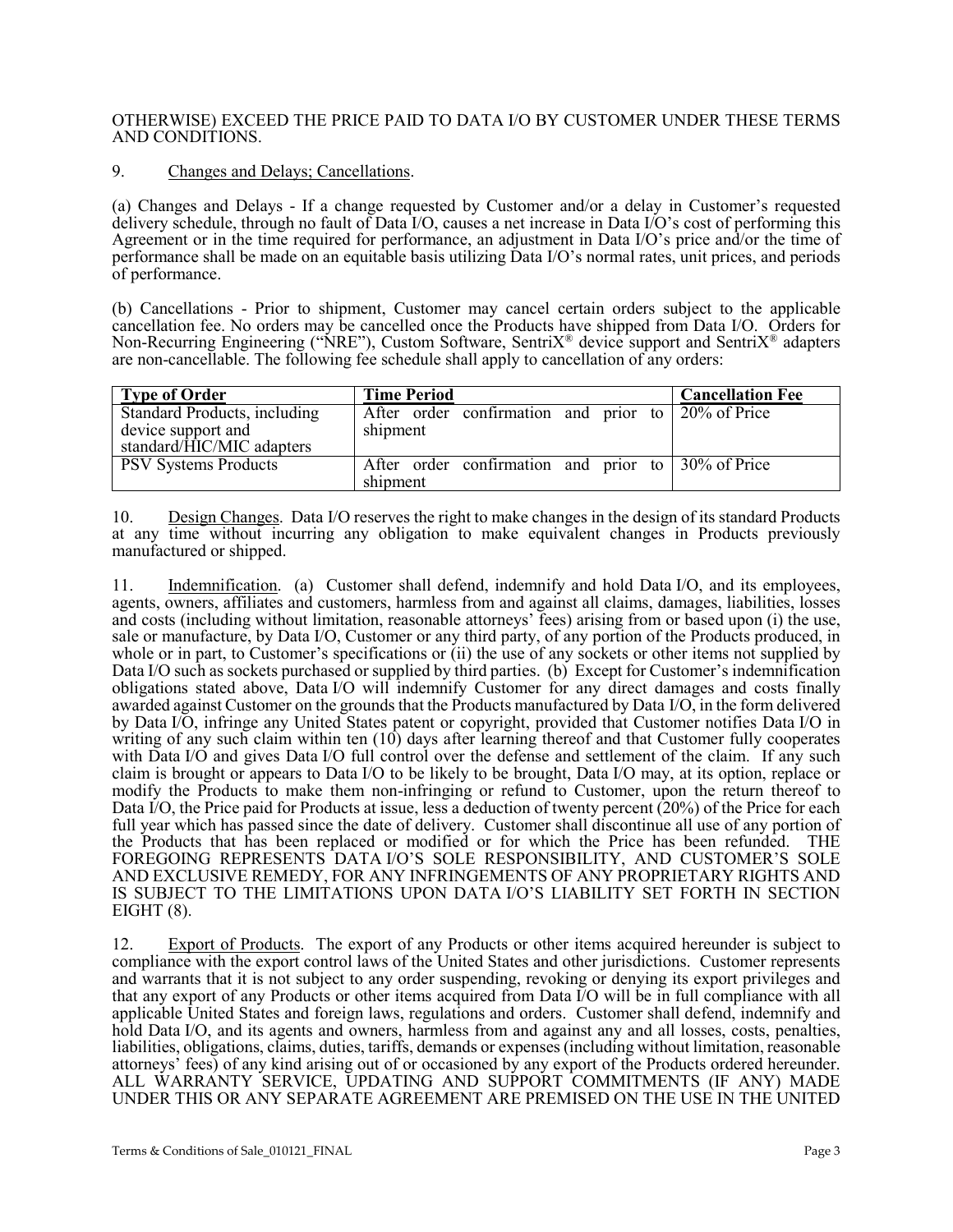STATES OF PRODUCTS PURCHASED AT DATA I/O'S DOMESTIC U.S. PRICES. ANY EXPORT OF SUCH PRODUCTS WILL VOID ALL SUCH WARRANTIES AND OTHER SERVICE, UPDATING OR SUPPORT OBLIGATIONS, UNLESS THE CUSTOMER PAYS TO DATA I/O, WITHIN TEN (10) DAYS FOLLOWING SUCH EXPORT, THE DIFFERENCE BETWEEN THE DOMESTIC PRICE PAID AND DATA I/O'S INTERNATIONAL PRICE FOR SUCH PRODUCTS IN THE LOCALE WHERE EXPORTED.

13. Confidentiality; Proprietary Rights. Data I/O's proprietary data ("Proprietary Data") includes, without limitation, all non-public ideas, intellectual properties, products, concepts, hardware, engineering data, software, financial and operating information, manufacturing processes and techniques, reports, drawings, computer data bases and other information embodied in any of the Products or otherwise disclosed to Customer by Data I/O or developed or provided by Data I/O to Customer. Customer promises to protect and preserve the confidentiality of all of the Proprietary Data known to Customer. Customer will not use any portion of the Proprietary Data except as may be required in connection with Customer's operation of the Products purchased from Data I/O. No Proprietary Data, nor any disclosure, publication, or discussion thereof with or to third parties, other than employees who need to know the Proprietary Data for the purpose of utilizing the Products and who have agreed to protect its confidentiality, will be permitted without express prior consent of Data I/O in each instance. Customer shall take all appropriate actions to secure the compliance by its officers, employees, agents and directors with the terms of this section. Unless otherwise specifically stated in a Statement of Work or other agreement signed by an officer of Data I/O, all ownership, copyright, patent, trade secrecy, and other rights in all deliverables, works, inventions, improvements, discoveries, processes or other properties made or conceived by or for Data I/O which relate to Products and services or deliverables, or which are developed in whole or in part through any use of Data I/O's trade secrets or Proprietary Data, shall vest in and be the sole property of Data I/O, whether or not Data I/O uses, registers, or markets the same. Customer acknowledges that Data I/O's remedies for any breach of this section may include, in addition to damages and other available remedies, injunctive relief enjoining any such breach.

14. Limitation on Actions. No action, regardless of form, arising out of these Terms and Conditions or the services or Products provided by Data I/O may be brought by either party more than one (1) year after the cause of action has accrued, except that an action for non-payment of any portion of the Price or any other amounts owed to Data I/O may be brought at any time within one year after the last payment thereon.

15. Force Majeure. Data I/O will not be in breach of its obligations hereunder if performance of such obligations is prevented, delayed or made impracticable by any cause beyond the reasonable control of Data I/O, including without limitation, acts or omissions of Customer, acts of God, acts or orders of government, terrorism, natural disasters or storms, fire, political strife, labor disputes, epidemics, pandemics, outbreaks of communicable disease, quarantines, national or regional emergencies, failure or delay of transportation, default by suppliers or unavailability of parts. Data I/O's dates for performance will be extended for a period of time equal to the time lost due to any delay caused by a force majeure event.

16. General. No modification or amendment will be binding on the parties unless made in a written instrument signed by both parties. No waiver of a right in any instance will constitute a waiver of the same or any other right in any other instance. Neither these Terms and Conditions nor any of Customer's rights or obligations may be assigned, delegated or otherwise transferred by Customer without the prior written consent of Data I/O. All notices and other communications hereunder shall be in writing and shall be personally delivered, sent by facsimile, overnight courier, or mailed by certified mail, return receipt requested and postage prepaid, to the other party at its address set forth on the face hereof. Notices are effective on the earlier of receipt or the third business day following the date of mailing. Any party may change its address by notice to the other party. These Terms and Conditions will be governed and construed in accordance with the laws of the State of Washington, without regard to the rules relating to conflicts of laws. Any litigation between the parties concerning these Terms and Conditions shall be brought in King County, Washington. In the event of any dispute arising hereunder the most prevailing party shall recover its reasonable attorneys' fees. If any provision of these Terms and Conditions is held to be invalid, illegal or unenforceable, such provision shall be enforced to the maximum extent permitted by law and the parties' fundamental intentions, and the remaining provisions shall not be affected.